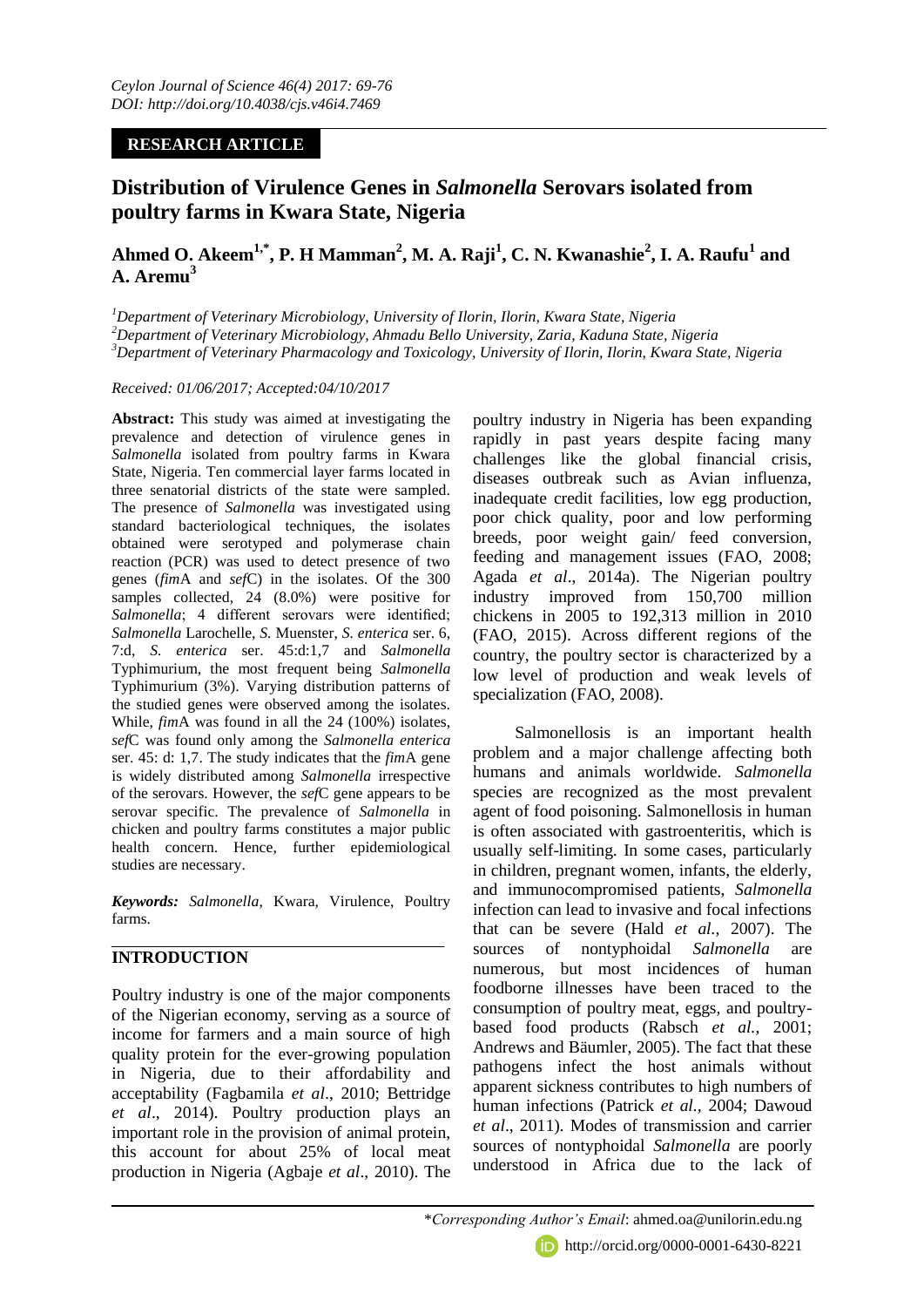coordinated national epidemiological surveillance systems (Kagambèga *et al.,* 2013).

In poultry, salmonellosis has become an important problem worldwide, causing great economic losses through substantial morbidity, mortality and drop in egg production in addition to huge amounts spent on vaccination and medication (Muhammed *et al*., 2010; Agada *et al.,* 2014b). Poultry salmonellosis is related to host adapted serovars and remains a major constraint on poultry production in all parts of Nigeria (Garba *et al*., 2013 and Mamman *et al.,* 2014). Salmonellosis in chicks is usually due to *Salmonella* Pullorum, the consequence of which is high mortality of both broilers and commercial layers (Idowu *et al*., 2017). It is characterized by nonspecific signs such as weakness, depression, dehydration, loss of appetite, drooping wings, huddling, somnolence and ruffled feathers. Labored breathing or gasping, as well as diarrhea and pasting of the vent feathers may also be seen (Nógrády *et al.,* 2003). Most signs of salmonellosis in adult birds are thought to be due to *Salmonella* Gallinarum (Mamman *et al.,* 2014). In addition, zoonotic serovars of *Salmonella* are harbored in the gastrointestinal tracts of poultry with no apparent signs of illness. Hence, these *Salmonella* can be excreted in faeces by apparently healthy animals and may be transferred to raw foods of animal origin through contamination during slaughtering and processing (Sanchez *et al.,* 2002).

The virulence of *Salmonella* species is associated with a combination of chromosomal and plasmid factors (Oliveira *et al*., 2003). The pathogenecity of an organism in a host is a function of its virulence. Some genes participate in adhesion and invasion such as *pef* (plasmid encoded fimbriae), *spv* (*Salmonella* plasmid virulence) *inv* (invasion gene) or *fim* (fimbriae gene) (Alaa and Adnan, 2011). Others play pivotal roles in the survival of organism in the host system- *mgt*C (Magnesium transport C) (Blanc-Potard and Groisman 1997) or in the actual manifestation of pathogenic processes for example *stn* (*Salmonella* toxin), *pip* A, B, D (Marcus *et al*., 2000). Bacterial adherence (Kurkkonen *et al*., 1993) is considered to be a prerequisite for infection, and there are evidences that many bacteria have surface processes, such as fimbriae (Clegg *et al.,* 1985; Aslanzadeh and Paulissen, 1992) or pili, that facilitate attachment to particular receptors on the epithelial cell

surface, to urinary tract or intestinal mucus. Although certain strains of *E. coli* fimbriae are known to be important for virulence, only type 1 fimbriae (*fim*A) have been implicated in *Salmonella* pathogenicity.

Control of *Salmonella* infection will not only culminate into expansion of poultry industry in Nigeria but also lead to reduction in the threat of foodborne illness due to *Salmonella* in human. Effective prevention and control measures cannot be undertaken unless the status of the disease and epidemiology are well investigated. Therefore, the present study was undertaken to investigate the prevalence and detect the virulence genes in *Salmonella* serovars in selected layer farms in Kwara state.

## **MATERIALS AND METHODS**

#### **Study area**

The study was carried out in Kwara State, Nigeria. Kwara State is located between latitudes  $(8^{\circ}$  30′N) and longitudes  $(5^{\circ}$  00′E). The state shares a common internal boundary with Niger State in the North, Kogi State in the East, Oyo, Ekiti and Osun States in the South and an international boundary with the Republic of Benin in the west. Kwara State is a summer rainfall area, with an annual rainfall range of 1,000 mm to 1,500 mm. The rainy season begins at the end of March and lasts until early September, while the dry season begins in early October and ends in early March. Temperature is uniformly high and ranges between  $25<sup>0</sup>C$  and 30  $^{0}C$  in the wet season throughout the season except in July – August when the clouding of the sky prevents direct insolation (heatstroke) while in the dry season it ranges between  $33\text{ °C}$  to  $34$  $^0C$  (NBS, 2010).

## **Study strategy**

The study involved sampling for *Salmonella* in layers farms that agreed to participate in the study. Two Local Governments from each of the three senatorial districts of the state were selected based on their commercial poultry production according to data obtained from the state veterinary services. The Local Governments were Ilorin South, Ilorin-West, Moro, Offa, Irepodun and Asa. Twelve farms were selected randomly by balloting for the study, two farms per Local Government; however, two farms declined.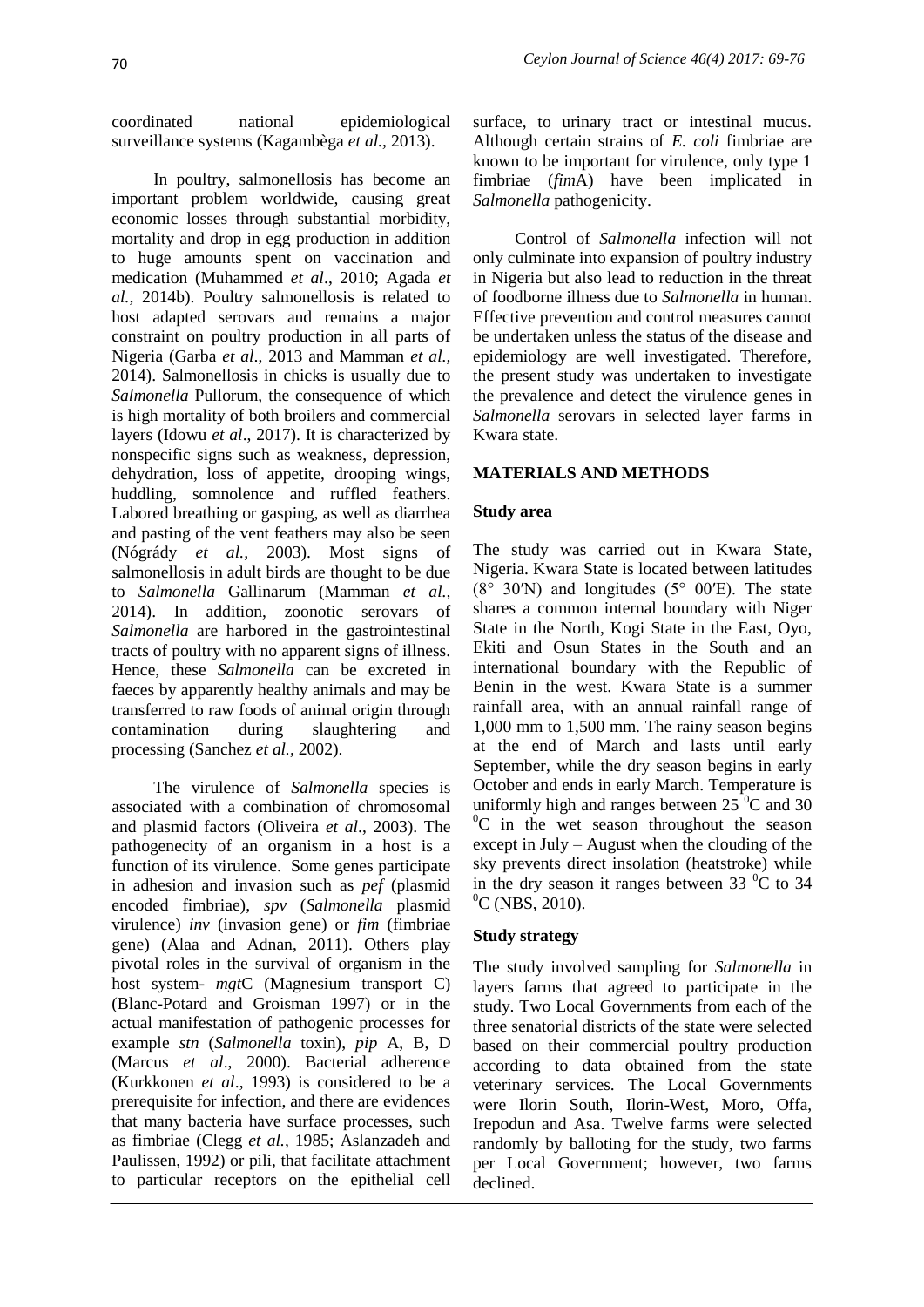#### **Sample collection**

Layer farms were visited across the selected Local Governments, and the following samples were collected: cloacal swabs, litters composed of faeces mixed with saw dust (from deep litters system), non-medicated water and poultry feeds. Twenty-seven (27) cloacal swabs were taken per farm with one each from a bird, liters  $(n=1/farm)$ , water (n=1/farm) and feed (n=1/farm) making a total of 300 samples. Cloacal swabs were collected using sterile swabs, 25 g of wet litters, approximately 50 g of feed and 100 ml of untreated water were collected per farm. All the samples were labelled properly and kept in a cool box containing ice packs and transported, within five (5) hours, to Veterinary microbiology laboratory, University of Ilorin for analysis.

#### **Sample Processing**

Samples were pre-enriched in buffered peptone water (Lab M, Lancashire, UK) at the ratio of 1:10 sample to broth incubated at 37 ºC for 24 hours. 1 ml of the pre-enriched broth was inoculated in 9 ml of Selenite-F (Oxoid, Hampshire, UK) and Rappaport-Vassiliadis (Oxoid, Hampshire, UK) incubated for 24 hours at 37  $\mathrm{^0C}$  and 42  $\mathrm{^0C}$ , respectively (ISO, 2002; OIE, 2012).

#### **Isolation, Identification, and Serotyping of**  *Salmonella*

The selective broths (Selenite F and Rappaport-Vassiliadis) were subcultured onto Salmonella-

Shigella agar (Oxoid, Hampshire, UK) and Xylose Lysine Deoxycholate agar (Oxoid, Hampshire, UK) and were incubated aerobically at  $37 \text{ }^{\circ}$ C for 24 hours. The presumptive *Salmonella isolates* on XLD (pink/red) with/without central black spot due to hydrogen sulphide production) and SSA (transparent colonies with black centre) were then subjected to standard biochemical tests (Andrews, 1992; MacFaddin, 2002). Isolates biochemically identified as *Salmonella* were streaked on nutrient agar slants and shipped to the WHO National *Salmonella* and *Shigella* Center, Bangkok, Thailand, for serotyping according to the Kauffmann-White Scheme (Raufu *et al.,* 2013; Issenhuth-Jeanjean *et al.,* 2014).

#### **Polymerase Chain Reaction (PCR) analysis of the isolates**

#### *DNA extraction*

DNA extraction was carried out in accordance with manufacturer's instruction using  $ZR$ <br>fungal/bacterial DNA miniPrep<sup>TM</sup> (Zymo fungal/bacterial DNA miniPrep<sup>TM</sup> (Zymo Resarch Corp. USA) at Department of Veterinary public health laboratory, University of Ilorin.

#### *Primers*

The sets of primer pairs used in the PCR assay are as shown in table 1. The primers were synthesized at Inqaba biotech (QN 201502628) South Africa.

**Table 1**: Primers sequence for PCR amplification.

| <b>Primer</b> | Sequence: $F-(5'-3')$      | <b>Product size</b> | <b>Reference</b>              |
|---------------|----------------------------|---------------------|-------------------------------|
|               | $R-(3'-5')$                | (bp)                |                               |
| $\dim A$ F    | CCT TTC TCC ATC GTC CTG AA | 670                 | Huguette et al., 1996         |
| R             | CA CGA TCC GTC TAT TGT TGG |                     |                               |
| Sef C F       | GCGAAAACC AAT GCG ACT GTA  | 1103                | Murugkar <i>et al.</i> , 2003 |
| R             | CCCACC AGA AAC ATT CAT CCC |                     |                               |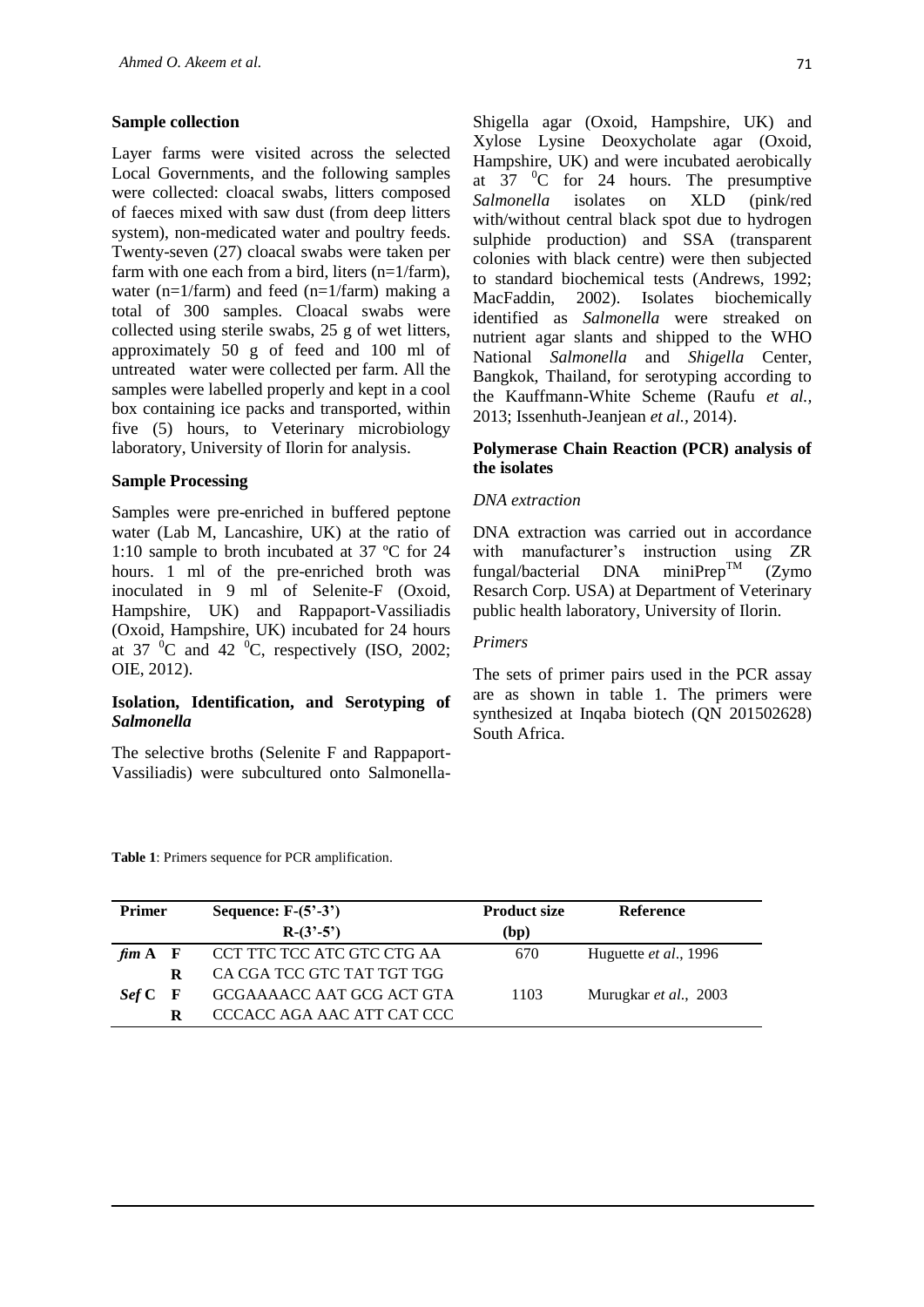## **PCR assay**

PCR analysis was carried out at Bioscience Laboratory unit of International Institute of Tropical Agriculture (IITA), Ibadan, Nigeria. The PCR reaction contained a final volume of 25 μL which included 12.5 *µ*l master mix (Inqaba Biotech, S. Africa) containing (5 U/ul) Taq DNA polymerase, 2.5 mM each of dATP, dCTP, dTTP and dGTP, 50mM  $MgCl<sub>2</sub>$  and PCR buffer, 1.25  $\mu$ l (1 $\mu$ *M*) each of forward and reverse primers and 2.5  $\mu$ l of template DNA (100ng/ $\mu$ l DNA) and 7.5 *µ*l of deionized water. The cocktail was used for each sample. The reaction was performed in a thermocycler (Perkin-Elmer, USA) in 40 cycles of initial denaturation  $(94 \text{ °C})$ for 5 minutes), denaturation (94  $^{0}$ C for 30 seconds), primer annealing  $(55 \text{ °C}$  for 45 seconds) and primer extension  $(72 \text{ °C}$  for 45 seconds) followed by final extension at  $72<sup>0</sup>C$  for 7 minutes. Fifteen microliters (15 *µ*l) of each PCR products were loaded on 2.0% agarose gel containing 0.5 *µ*l/ml ethidium bromide (Pharmacia, Sweden). The gel picture was captured using Gel doc 2000 documentation system (Pharmacia, Sweden).

## **RESULTS**

## **Isolation of** *Salmonella*

Of the 300 samples collected, 24 (8.0 %) were positive for *Salmonella*. The different *Salmonella*  serovars and their rates of isolation from different sources are as shown in table 2. *Salmonella* Typhimurium was the most frequently isolated serovar from 2 (20 %) of feed and water samples each and 5(1.9 %) of the cloacal swabs. *Salmonella* Muenster was only isolated from 2 water samples (20 %).

## **Detection of** *Salmonella* **genes using PCR**

In this study, PCR assay was performed for the detection of two virulence genes*.* The *fim*A gene was detected in all the isolates by demonstrating the presence of 670 bp PCR product (Figure 1.0). The *sef*C gene was detected by the presence of 1103 bp PCR product (Figure 2.0) only in 20.8  $% (5/24)$  of the isolates confirmed to be *Salmonella enterica* ser. 45:d:1,7 serovars isolates (Table 3).

|  |  |  | <b>Table 2:</b> Different <i>Salmonella</i> serovars and rates of their isolation from different sources. |  |
|--|--|--|-----------------------------------------------------------------------------------------------------------|--|
|--|--|--|-----------------------------------------------------------------------------------------------------------|--|

| <b>Serovars</b>           | <b>Sample Source</b> |         |         |         |         |
|---------------------------|----------------------|---------|---------|---------|---------|
|                           | Cloacal swabs        | Litters | Feeds   | Water   | Total   |
| Larochele                 | 0(0)                 | 1(10.0) | 0(0)    | 1(10.0) | 2(0.7)  |
| Muenster                  | 0(0)                 | 0(0)    | 0(0)    | 2(20.0) | 2(0.7)  |
| S. enterica ser. 6,7 d    | 3(1.1)               | 0(0)    | 3(30.0) | 0(0)    | 6(2.0)  |
| S. enterica ser. 45,d 1,7 | 2(0.7)               | 1(10.0) | 2(20.0) | 0(0)    | 5(1.7)  |
| Typhimuruim               | 5(1.9)               | 0(0)    | 2(20.0) | 2(20.0) | 9(3.0)  |
| Total                     | 10(3.7)              | 2(20.0) | 7(70.0) | 5(50.0) | 24(8.0) |
| No. of samples examined   | 270                  | 10      | 10      | 10      | 300     |

**Table 3:** Distribution of *fim* A and *sef* C genes among *Salmonella* isolated from poultry farms.

| <b>Serotype</b>           | No. of isolates | No. positive for virulence genes |                     |  |
|---------------------------|-----------------|----------------------------------|---------------------|--|
|                           |                 | fim A                            | $\mathcal{E}$ sef C |  |
| S. Larochele              | 2.0             | 2.0                              | $\boldsymbol{0}$    |  |
| S. Muenster               | 2.0             | 2.0                              | $\theta$            |  |
| S. enterica ser. 6,7 d    | 6.0             | 6.0                              | $\theta$            |  |
| S. enterica ser. 45,d 1,7 | 5.0             | 5.0                              | 5.0                 |  |
| S. Typhimuruim            | 9.0             | 9.0                              | $\theta$            |  |
| <b>Total</b>              | 24.0            | 24.0                             | 5.0                 |  |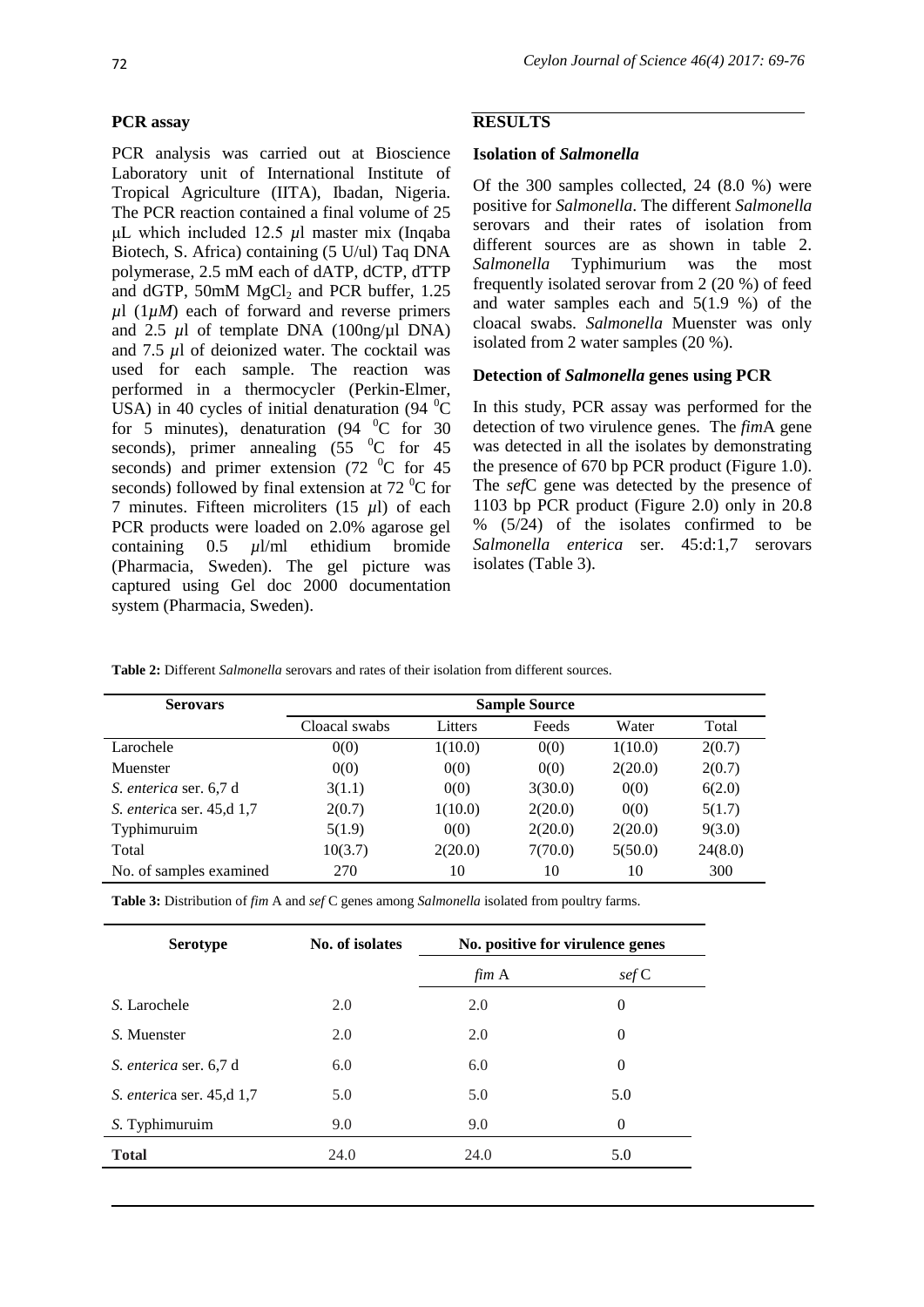



**Figure 1:** Detection of *fim*A gene by PCR. Lane M-(50 bp) DNA ladder molecular weight marker, lane N-negative control (deionized water), 2 to 24-Test isolates.



**Figure 2:** Detection of *sefC* gene PCR. Lane M-(50 bp) DNA ladder molecular weight marker, lane N-negative control (deionized water), 1 to 24-Test isolates.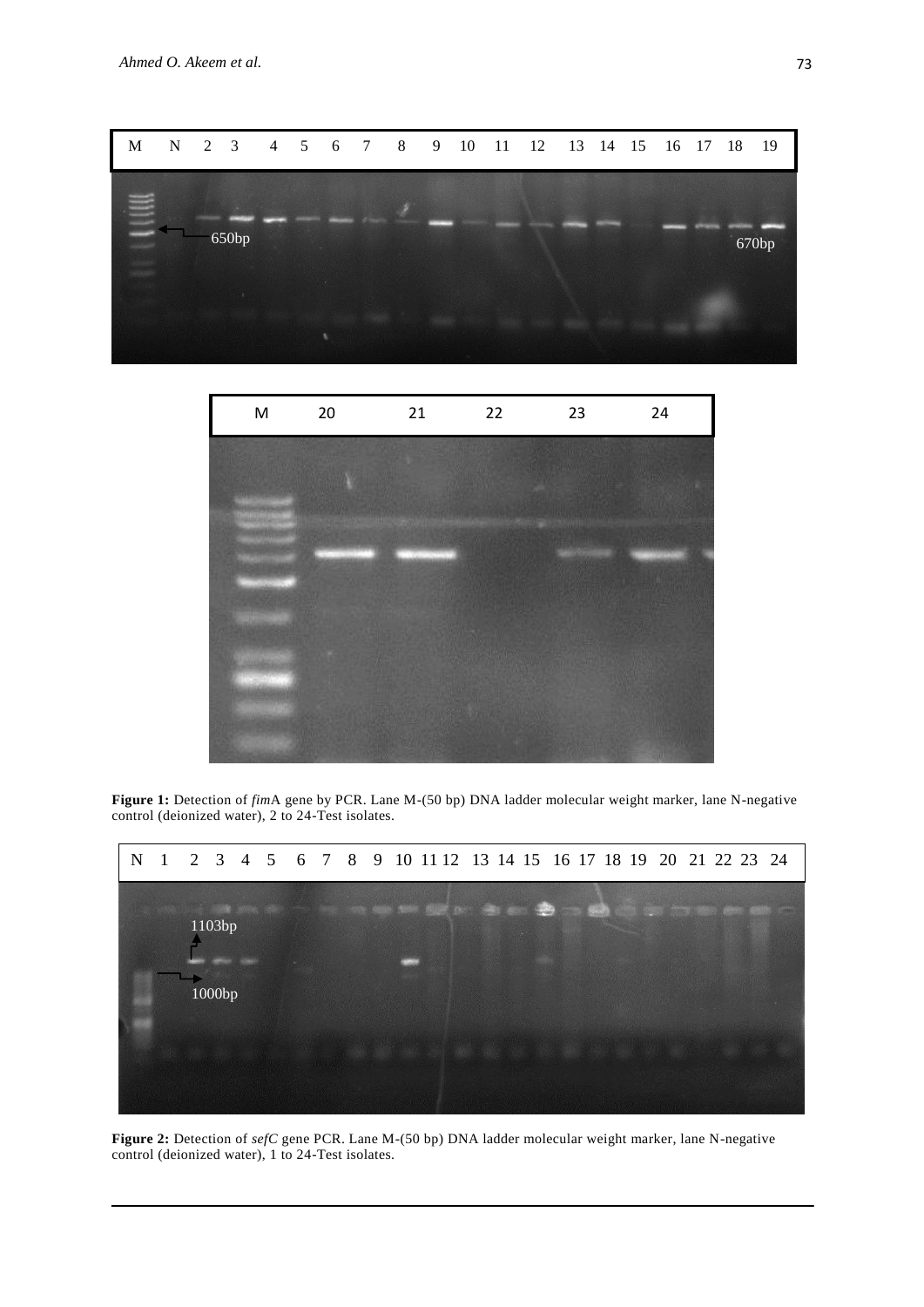## **DISCUSSION**

Salmonellosis is one of the major zoonotic foodborne diseases worldwide (Kagambèga *et al*., 2013) and it's prevalence in animals poses a continuous threat to man (Muhammad *et al*., 2010). Several *Salmonella* serovars were isolated from all the sample sources examined in this study and many of these *Salmonella* serovars are known to be pathogenic to man. The isolation rate of *Salmonella* serovars in this study correlates with earlier study by Muhammad *et al.* (2010) which reported isolation rate of 9.0 % from farms in Jos, Plateau state, Nigeria. It is however higher than 2.8 % reported in Caribbean countries (Adesiyun *et al.,* 2014)

*Salmonella* Typhimurium was the most frequent isolated serovar and this agree with previous work which also reported this serovar as one of the common serovars isolated from poultry in Nigeria (Orji *et al.,* 2005). The isolation of invasive *Salmonella* such as serotype Typhimurium and other pathogenic salmonellae in this study highlights the risk of health hazards to consumers as contaminated poultry and poultry products may serve as source of infection to human food chain (Doaa, 2013).

Polymerase chain reaction (PCR) has become a potentially powerful alternative technique in microbiological diagnostics due to the fact that it is fast, simple, accurate, and reproducible (Pickup *et al.,* 2003). In this present study, *fimA* gene was detected in all the 24 *Salmonella* isolates. These finding is in agreement with earlier reports by Huguette *et al.* (1996), Alaa and Adnan (2011) which both found that the *fimA* gene contains sequences unique to *Salmonella* isolates and demonstrated that this gene is suitable for PCR target for the detection of *Salmonella* strains. Bacterial adherence (Kurkkonen *et al*., 1993) is considered to be a baseline requirement for infection, and there is evidence that many bacteria have surface appendages, such as pili or fimbriae (Clegg *et al.,* 1985; Aslanzadeh and Paulissen, 1992), that facilitate their binding to specific receptors on the epithelial cell surface, or intestinal mucus. Although certain types of *Escherichia coli*  fimbriae are known to be important for virulence, only type 1 fimbriae (*fimA*) have been implicated in *Salmonella* pathogenicity.

*Salmonella* Enteritidis fimbriae 14 (SEF14) is encoded by the *sef* operon, which contains *sef*C gene. It contains 4 major protein subunits SefA, SefB, SefC, and SefD. SEF14 plays important role in the ability of *Salmonella*  to colonize Peyer's patches and in the adhesion and invasion of epithelial cells of the host intestine (Castilla *et al.,* 2006). In the present study, the *sef*C gene was detected in 5(20.8 %) of the isolates which were confirmed to be *Salmonella enterica* ser. 45:d:1,7 by serotyping. The present finding does not agree with the findings of Rahman (1999) and Murugkar *et al*. (2003) which showed that except for strains of *S. enteritidis and S. gallinarum*, none of the other serotypes (S. Typhimurium, S. Newport, S. Kentucky, S. Weltevreden and S. Indiana) tested were found to contain *sef*C gene. These differences might be due to the fact that the serotype shown to contain this gene in our present study was not part of the serovars studied by Rahman (1999) and Murugkar *et al*. (2003) or might be due to evolution of new gene in this serovar. Future studies are needed to confirm this hypothesis.

## **CONCLUSION**

Contamination of chicken farms with *Salmonella* indicate generally poor infrastructure and low biosecurity measures in farms in the state. The study reaffirmed the applicability of PCR amplification of *fim*A for identification of *Salmonella* species and reported for the first time the presence of *Sef*C gene in *Salmonella* ser. 45:d:1,7.

## **ACKNOWLEDGEMENT**

We would like to thank all laboratory technologists at the Department of Veterinary Microbiology, University of Ilorin and Bioscience Unit, IITA, Ibadan for the technical assistance.

## **Conflicts of interest**: none

## **REFERENCES**

- Adesiyun, A., Webb, L., Musai, L., Louison, B., Joseph, G., StewartJohnson, A., Samlal, S. and Rodrigo, S. (2014). Survey of *Salmonella* contamination in chicken layer farms in three Caribbean countries. *Journal of Food Protection,* **77**: 1471-1480.
- Agada, G. O. A., Abdullahi, I. O., Aminu, M., Odugbo, M., Chollom, S. C., Kumbish, P. R. and Okwori, A. E. J. (2014a). Prevalence and Antibiotic Resistance Profile of *Salmonella* Isolates from Commercial Poultry and Poultry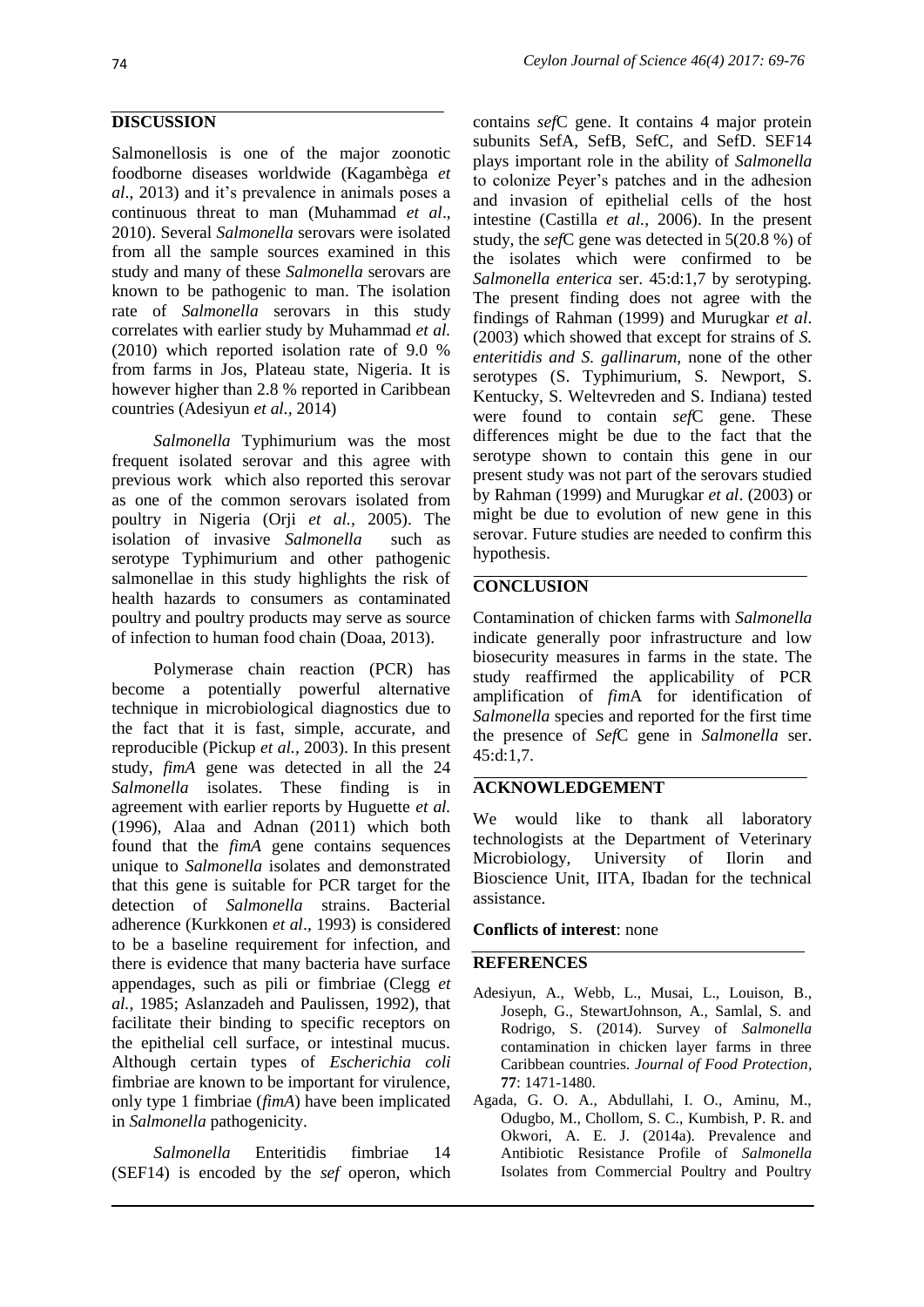Farm-handlers in Jos, Plateau State, Nigeria. *British Microbiology Research Journal,* **4**: 462- 479.

- Agada, G. A., Abdullahi, I. O., Aminu, M., Odugbo, M., Chollom, S. C., Okeke, L. A. and Okwori, A. E. J. (2014b); Prevalence and risk factors associated with *Salmonella* species contamination of commercial poultry farms in Jos, Plateau State, Nigeria. *World Journal of Biology and Biological Science,* **2**: 49-61.
- Agbaje, M., Davies, R., Oyekunle, M. A., Ojo, O. E., Fasina, F. O. and Akinduti P. A. (2010) Observation on the occurrence and transmission pattern of *Salmonella* Gallinarumin in commercial poultry farms in Ogun State, South Western Nigeria. *African Journal Microbiological Research,* **4**: 796-800.
- Alaa, A. J. and Adnan, H. A. (2011). Detection of *fim*A and *fimC* genes of *Salmonella* isolates by using Polymerase Chain Reaction. *Journal of Basrah Researches (Sciences)*, **37**: 27-36.
- Andrews, H. L. and Bäumler, A. J. (2005). *Salmonella* species. Pages 327–339 in Foodborne Pathogens: Microbiology and Molecular Biology. P. M. Fratamico, A. K. Bhunia, and J. L. Smith, ed. Caister Academic Press, Norwich, UK.
- Andrews, W. (1992). *Manuals of food quality control*. 4. Microbiological analysis. FAO food and nutrition paper 14/4, *Food and Agriculture Organization, Rome* **1**: 27-48.
- Aslanzadeh, J. and Paulissen, L. J. (1992). Role of the type 1 and type 3 fimbriae adherence and pathogenic of *Salmonella enteritidis* in mice. *Microbiology and Immunol*o*gy,* **36**: 351-359.
- Bettridge, J.M., Lynch, S.E., Brena, M.C., Melese, K., Dessie, T., Terfa, Z.G., Desta, T.T., Rushton, S., Hanotte, O., Kaiser, P., Wigley, P. and Christley, R.M. (2014). Infection-interactions in Ethiopian village chickens. *Preventive Veterinary Medicine*, 117 (2): 358-366. DOI: 10.1016/j.prevetmed.2014.07.002
- Blanc-Potard, A. B. and Groisman, E. A. (1997) The *Salmonella sel*C locus contains a pathogenicity island mediating intramacrophage survival. *EMBO Journal*, **16**: 5376-85.
- Castilla, K. S., Astolfi, C. S., Moreno, A. M., Nunes, I. A., and Piantino, F. A. J. (2006). Distribution of virulence genes *sef*C, *pef*A and *spv*C in *Salmonella* Enteritidis phage type 4 strains isolated in Brazil. *Brazilian Journal of Microbiology*, **37**: 135-139.
- Clegg, S., Pruckler, J. and Purcell, B. K. (1985). Complementation analyses of recombinant plasmids encoding type 1 fimbriae of members of the family *Enterobacteriaceae*. *Infection and Immunology*, **50**: 338–340.
- Dawoud, T. M., Hererra, P., Hanning, I., Kwon, Y. M. and Ricke, S. C. (2011). In vitro invasion of laying hen ovarian follicles by *Salmonella*

Enteritidis strains. *Poultry Sci*e*nce*, **90**: 1134- 1137.

- Doaa, M. A. E. (2013). D etection giblets of S almonella typhimurium in retail chicken meat and chicken. *Asian Pacific Journal of Tropical Biomedicine*, **3**(9): 678-681.
- Fagbamila, I., Kabir, J., Abdu, P., Omeiza, G., Ankeli P., Ngulukun, S., Maryam, M. and Jarlath, U. (2010). Antimicrobial screening of commercial eggs and determination of Tetracycline residue using two microbiological methods*. International Journal of Poultry Science*, **9**: 959-962.
- Food and Agricultural Organization (2008). Assessment of the Nigerian poultry market chain to improve biosecurity. Available: http://www.fao.org/3/a-ak778e.pdf.
- Food and Agricultural Organization (FAO) (2015). Data Source: FAOSTAT | FAO Statistics Division 2015 | December 2015.
- Garba A., Turaki, U. A., Abdurrahman, A., Goji, J. N., Bolajoko, I.J. Barde, Ahmed A., Sa'Adatu, I. and Abdullahi, A. S. (2013). The Threat of Salmonellosis to Commercial Poultry Production in Adamawa State, Nigeria. *Sokoto Journal of Veterinary Sciences*, **8**: 50-52.
- Hald, T., Lo Fo Wong, D. M. and Aarestrup, F. M. (2007). The attribution of human infections with antimicrobial resistant *Salmonella* bacteria in Denmark to sources of animal origin. *Food borne Pathogen and Disease*, **4**: 313-326.
- Huguette, J., Cohen, Subbaiah, M., Mechanda and Wei, L. (1996). PCR amplification of the *fim*A gene sequence of *Salmonella* Typhimurium, a specific method for detection of *Salmonella* spp. *Applied and Environmental microbiology*, **62**: 4303-4308.
- Idowu O. F., Lisa B., Marzia M., Jacob K., Sati S. N., Paola Z., Antonia A. L., Monica L., Paul, A. A., Junaidu, K., Jarlath, U., Antonia, R. and Maryam, M. (2017). *Salmonella* serovars and their distribution in Nigerian commercial chicken layer farms. *PLoS ONE,* **12**(3): e0173097.doi:10.1371/journal.
- International Organization of Standardization (ISO) 6579 (2002). Microbiology general guidelines on methods for the detection of *Salmonella*. International organization of standardization, Geneva, Switzerland
- Issenhuth-Jeanjean, S., Roggentin, P., Mikoleit, M., Guibourdenche, M., de Pinna, E., Nair, S., Fields, I. P. and Weill, F. (2014) . Supplement 2008- 2010 (no. 48) to the White-Kauffmann-Le Minor scheme. *Research Microbiology*, **165**: 526-530.
- Kagambèga, A., Lienemann, T., Aulu, L., Traoré, A. S., Barro, N., and Siitonen, A. (2013). Prevalence and characterization of *Salmonella enterica* from the feces of cattle, poultry, swine and hedgehogs in Burkina Faso and their comparison to human *Salmonella* isolates. *BMC Microbiology,* **13**: 253- 56.